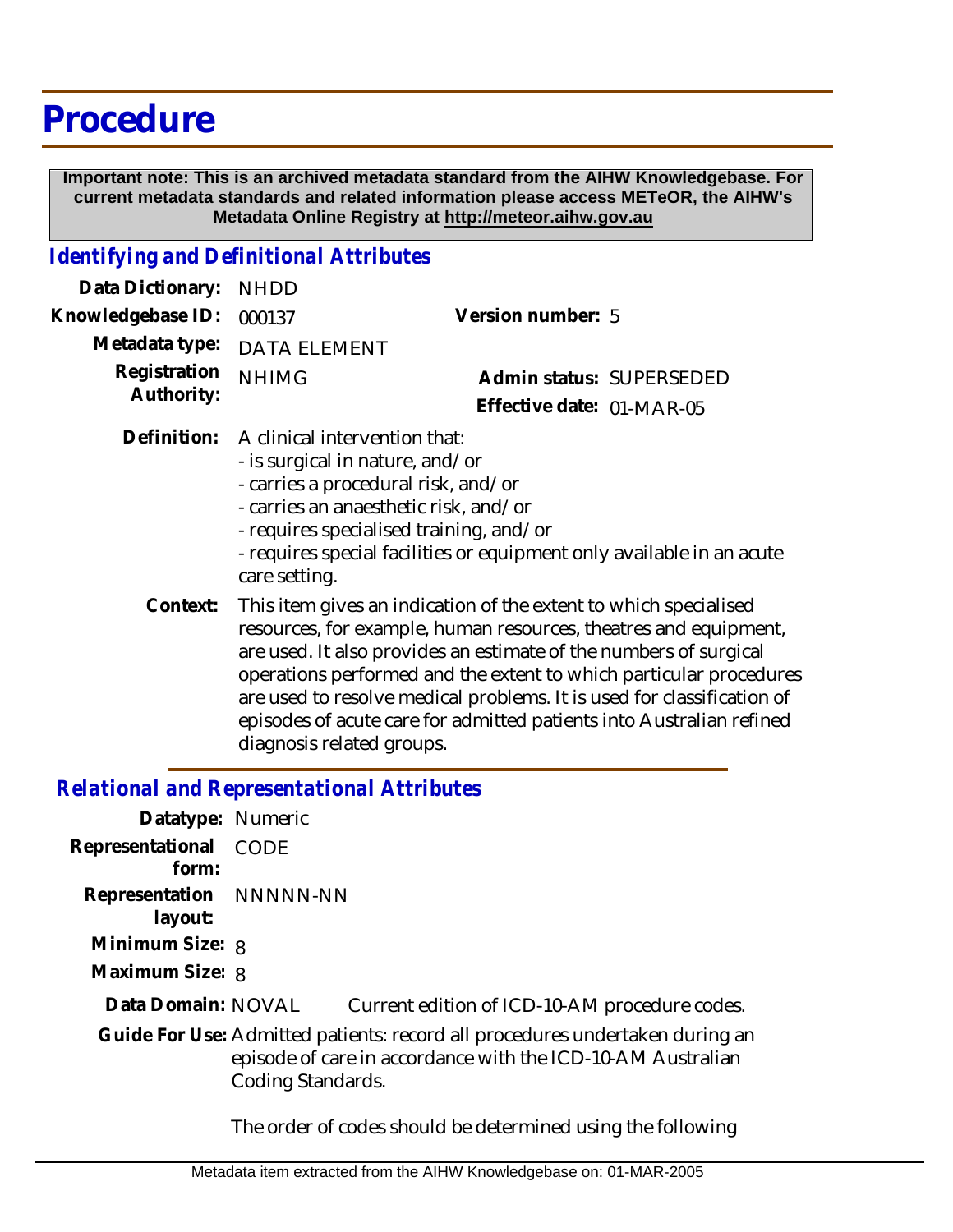hierarchy:

- procedure performed for treatment of the principal diagnosis

- procedure performed for the treatment of an additional diagnosis

- diagnostic/exploratory procedure related to the principal diagnosis

- diagnostic/exploratory procedure related to an additional diagnosis for the episode of care.

Verification Rules:As a minimum requirement procedure codes must be valid codes from ICD-10-AM procedure codes and validated against the nationally agreed age and sex edits. More extensive edit checking of codes may be utilised within individual hospitals and State and Territory information systems.

Collection Methods: Record and code all procedures undertaken during the episode of care in accordance with the ICD-10-AM Australian Coding Standards. An unlimited number of diagnosis and procedure codes should be able to be collected in hospital morbidity systems. Where this is not possible, a minimum of 20 codes should be able to be collected. Procedures are derived from and must be substantiated by clinical documentation.

Related metadata: supersedes previous data element Principal procedure - ICD-9-CM code version 3 supersedes previous data element Additional procedures - ICD-9- CM code version 3 is used in conjunction with Indicator procedure version 3

is qualified by Additional diagnosis version 4

supersedes previous data element Principal procedure - ICD-10-

AM code version 4

supersedes previous data element Additional procedures - ICD-10- AM code version 4

relates to the data element Date of procedure version 1 is qualified by Principal diagnosis version 4

## *Administrative Attributes*

|  | Source Document: Current edition of International Statistical Classification of |  |
|--|---------------------------------------------------------------------------------|--|
|  | Diseases and Related Health Problems - Tenth Revision -                         |  |
|  | Australian Modification (ICD-10-AM). National Centre for                        |  |
|  | Classification in Health, Sydney.                                               |  |
|  | Source Organisation:   National Centre for Classification in Health             |  |

Source Organisation: National Centre for Classification in Health. Health Data Standards Committee.

**Comments:** The National Centre for Classification in Health advises the Health